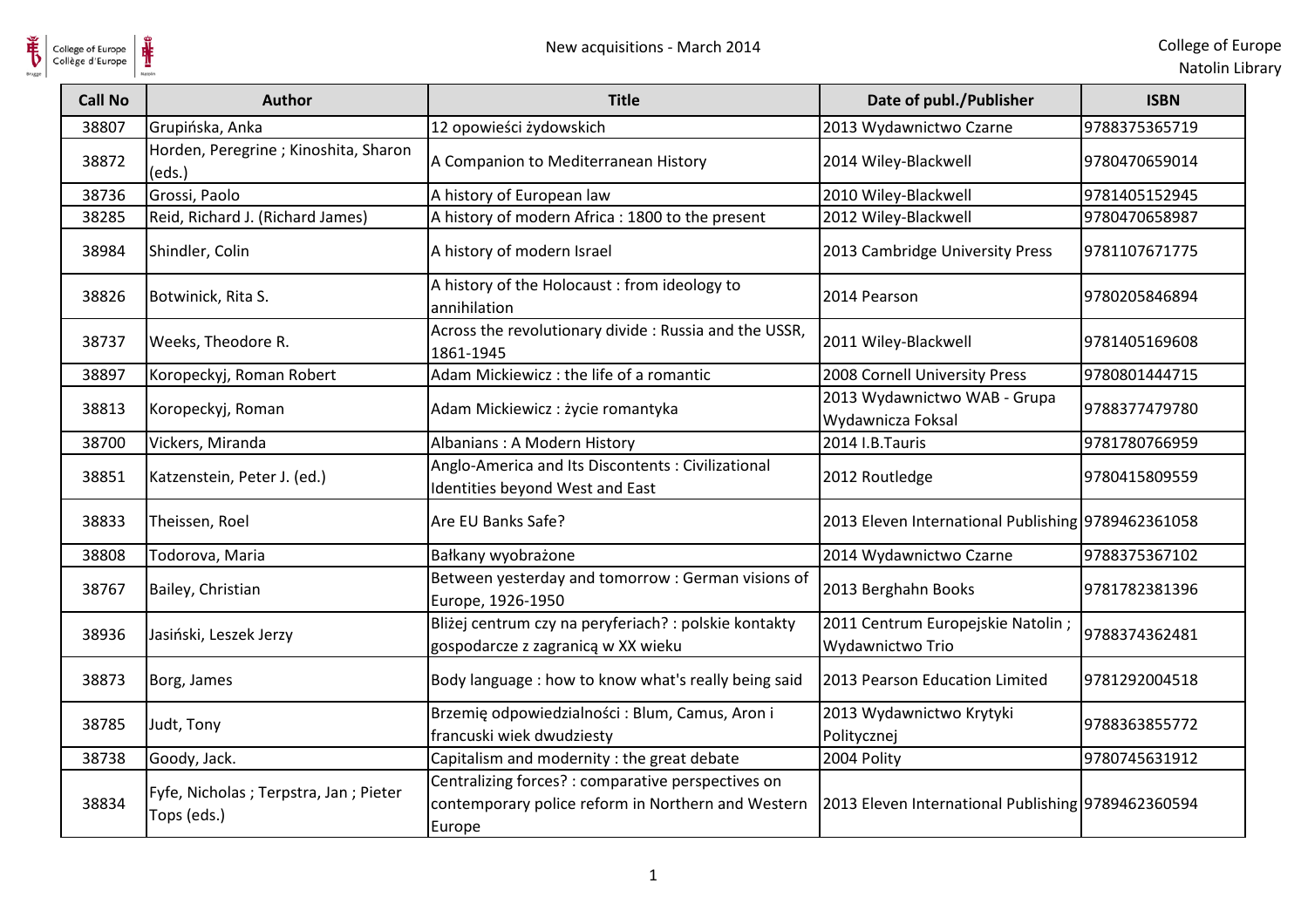

| <b>Call No</b> | <b>Author</b>                                                 | <b>Title</b>                                                                                                                                | Date of publ./Publisher                            | <b>ISBN</b>   |
|----------------|---------------------------------------------------------------|---------------------------------------------------------------------------------------------------------------------------------------------|----------------------------------------------------|---------------|
| 38914          | lusmen, Ingi                                                  | Children's rights, Eastern enlargement and the EU<br>human rights regime                                                                    | 2014 Manchester University Press                   | 9780719088223 |
| 38874          | Shambaugh, David L.                                           | China goes global : the partial power                                                                                                       | 2013 Oxford University Press                       | 9780199860142 |
| 38835          | Luchtman, Michiel (ed.)                                       | Choice of forum in cooperation against EU financial<br>crime : freedom, security and justice and the<br>protection of specific EU-interests | 2013 Eleven International Publishing 9789462120037 |               |
| 38875          | Bliddal, Henrik ; Sylvest, Casper ;<br>Wilson, Peter (ed.)    | Classics of international relations : essays in criticism<br>and appreciation                                                               | 2013 Routledge                                     | 9780415699815 |
| 38916          | Linehan, Thomas                                               | Communism in Britain, 1920-39 : From the cradle to<br>the grave                                                                             | 2014 Manchester University Press                   | 9780719071416 |
| 38790          | Kameoka, Etsuko                                               | Competition law and policy in Japan and the EU                                                                                              | 2014 Edward Elgar                                  | 9781781000557 |
| 38998          | Dévoluy, Michel                                               | Comprendre le débat européen : Petit guide à l'usage<br>des citoyens qui ne croient plus à l'Europe                                         | 2014 Editions Points                               | 9782757836590 |
| 38868          | Toulson, R. G.; Phipps, C. M.                                 | Confidentiality                                                                                                                             | 2012 Sweet & Maxwell                               | 9780414028340 |
| 38852          | Føllesdal, Andreas ; Peters, Birgit ;<br>Ulfstein, Geir (ed.) | Constituting Europe: The European Court of Human<br>Rights in a National, European and Global Context                                       | 2013 Cambridge University Press                    | 9781107024441 |
| 38876          | Jaklic, Klemen                                                | Constitutional pluralism in the EU                                                                                                          | 2014 Oxford University Press                       | 9780198703228 |
| 38869          | Özkırımlı, Umut                                               | Contemporary debates on nationalism : a critical<br>engagement                                                                              | 2005 Palgrave Macmillan                            | 9780333947739 |
| 38830          | Sluis, Arie van ; et al. (ed.)                                | Contested Police Systems: Changes in the Police<br>Systems in Belgium, Denmark, England & Wales,<br>Germany, and the Netherlands            | 2013 Eleven International Publishing 9789462360846 |               |
| 38877          | Müller, Jan-Werner                                            | Contesting Democracy : Political Ideas in Twentieth-<br>century Europe                                                                      | 2013 Yale University Press                         | 9780300194128 |
| 38794          | Hofstede, Geert H.                                            | Culture's Consequences : Comparing Values, Behaviors,<br>Institutions and Organizations Across Nations                                      | 2001 Sage                                          | 9780803973244 |
| 38755          | Singer, P. W.; Friedman, Allan                                | Cybersecurity and cyberwar : what everyone needs to<br>know                                                                                 | 2014 Oxford University Press                       | 9780199918119 |
| 38784          | Nijakowski, Lech M. (red.)                                    | Czesi                                                                                                                                       | 2012 Wydawnictwo Sejmowe                           | 9788376661421 |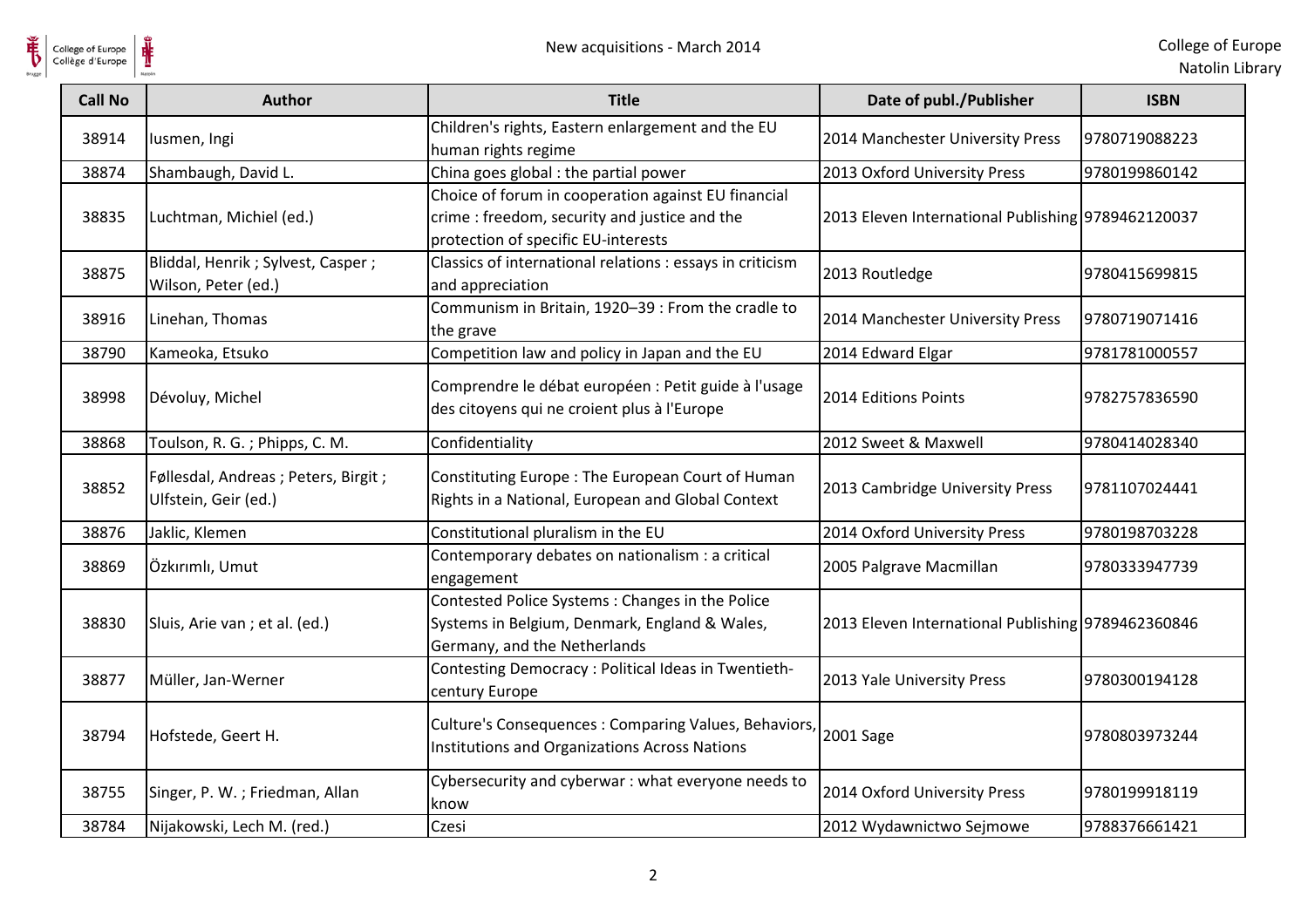

| <b>Call No</b> | <b>Author</b>                                         | <b>Title</b>                                                                                                                        | Date of publ./Publisher                                | <b>ISBN</b>    |
|----------------|-------------------------------------------------------|-------------------------------------------------------------------------------------------------------------------------------------|--------------------------------------------------------|----------------|
| 38918          | Prince, Cathryn J.                                    | Death in the Baltic : The world war II sinking of the<br>wilhelm gustloff                                                           | 2013 Palgrave Macmillan                                | 9780230341562  |
| 38878          | Wallerstein, Immanuel Maurice et al.                  | Does capitalism have a future?                                                                                                      | 2013 Oxford University Press                           | 9780199330850  |
| 38745          | Dony, Marianne                                        | Droit de l'Union européenne                                                                                                         | 2014 Editions de l'Université de<br><b>Bruxelles</b>   | 9782800415550  |
| 38744          | Dony, Marianne                                        | Droit de l'Union européenne                                                                                                         | 2014 Editions de l'Université de<br><b>Bruxelles</b>   | 9782800415550  |
| 38743          | Dony, Marianne                                        | Droit de l'Union européenne                                                                                                         | 2014 Editions de l'Université de<br><b>Bruxelles</b>   | 9782800415550  |
| 38742          | Dony, Marianne                                        | Droit de l'Union européenne                                                                                                         | 2014 Editions de l'Université de<br><b>Bruxelles</b>   | 9782800415550  |
| 38802          | Witkowska-Chczonowicz, Katarzyna<br>Maria             | Dynamika rozwoju Rady Europejskiej w systemie<br>instytucjonalnym Unii Europejskiej: Studium prawno-<br>ustrojowe                   | 2014 Towarzystwo Naukowe<br>Organizacji i Kierownictwa | 9788372857439  |
| 38783          | Pernal, Marek et al.                                  | Dyplomacja polska w okresie II wojny światowej =<br>Polish diplomacy during world war two                                           | 2013 Wydawnictwo Sejmowe                               | 9788376662855  |
| 38904          | Mazurkiewicz, Anna (ed.)                              | East Central Europe in Exile. Vol. 2, Transatlantic<br>Identities                                                                   | 2013 Cambridge Scholars Publishing 9781443848916       |                |
| 38985          | Osman, Tarek                                          | Egypt on the Brink : From Nasser to the Muslim<br>Brotherhood                                                                       | 2013 Yale University Press                             | 9780300198690  |
| 38804          | Samuelson, Paul Anthony; Nordhaus,<br>William D.      | Ekonomia                                                                                                                            | 2012 Rebis                                             | 19788375106145 |
| 38911          | Cento Bull, Anna; Cooke, Philip E.                    | Ending terrorism in Italy                                                                                                           | 2013 Routledge                                         | 9780415602884  |
| 38857          | Bachtler, John; Méndez, Carlos;<br>Wishlade, Fiona G. | EU cohesion policy and European integration : the<br>dynamics of EU budget and regional policy reform                               | 2013 Ashgate                                           | 9780754674214  |
| 38722          | Kokkoris, Ioannis; Shelanski, Howard                  | EU merger control : a legal and economic analysis                                                                                   | 2014 Oxford University Press                           | 9780199644131  |
| 38751          | Attali, Jean Attali; Samyn, Philippe                  | Europa: European Council and Council of the European 2013 Editions CIVA; Lannoo<br>Union: history of the new headquarters 2005-2013 | Publishers                                             | 9789401414494  |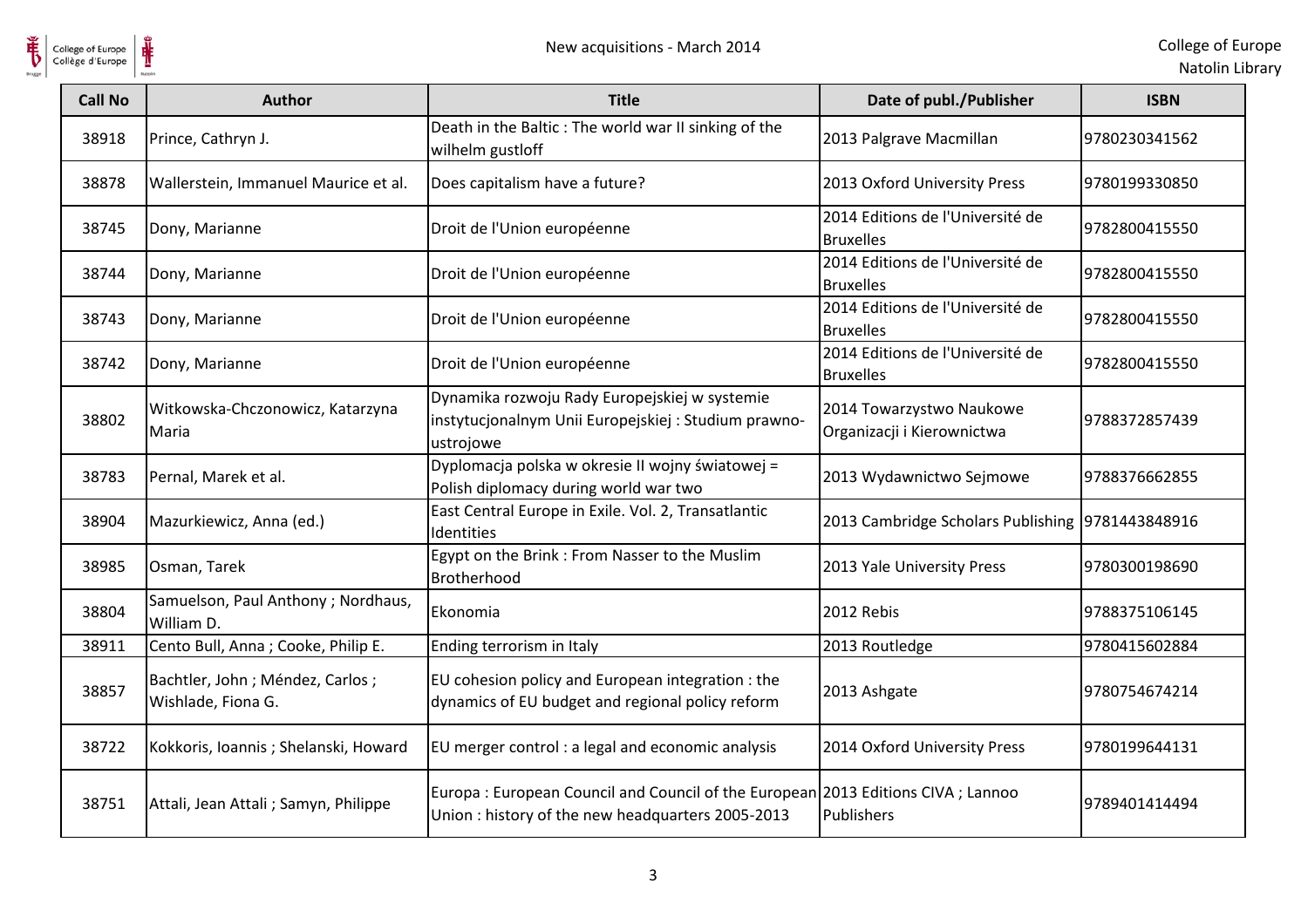

| <b>Call No</b> | <b>Author</b>                                                     | <b>Title</b>                                                                                                                                                                                                                                                               | Date of publ./Publisher                            | <b>ISBN</b>   |
|----------------|-------------------------------------------------------------------|----------------------------------------------------------------------------------------------------------------------------------------------------------------------------------------------------------------------------------------------------------------------------|----------------------------------------------------|---------------|
| 38959          | Snyder, Francis G (dir.)                                          | Europe, India and China : Strategic partners in a<br>changing world: fifth International Workshop for<br>Young Scholars (WISH) = L'Europe, l'Inde et la Chine :<br>partenaires stratégiques dans un monde en mutation :<br>Cinquième Rencontre internationale des jeunes c | 2008 Bruylant                                      | 9782802725282 |
| 38819          | Dorssemont, Filip ; Lörcher, Klaus ;<br>Schömann, Isabelle (eds.) | European Convention on Human Rights and the<br><b>Employment Relation</b>                                                                                                                                                                                                  | 2013 Hart Publishing                               | 9781849463386 |
| 38858          | Talani, Leila Simona                                              | European political economy : issues and theories                                                                                                                                                                                                                           | 2014 Ashgate                                       | 9781409452324 |
| 38859          | Talani, Leila Simona                                              | European political economy : issues and theories                                                                                                                                                                                                                           | 2014 Ashgate                                       | 9781409452324 |
| 38898          | Oosterhuis, J.; Dongen, E.G.D van<br>(eds.)                       | European traditions : integration or dis-integration?                                                                                                                                                                                                                      | 2012 Wolf Legal Publishers                         | 9789058509444 |
| 38860          | Alemanno, Alberto; Gabbi, Simone<br>(ed.)                         | Foundations of EU food law and policy : ten years of<br>the European food safety authority                                                                                                                                                                                 | 2014 Ashgate                                       | 9781409467212 |
| 38762          | Judah, Ben                                                        | Fragile Empire : How Russia Fell In and Out of Love<br>with Vladimir Putin                                                                                                                                                                                                 | 2014 Yale Univeristy Press                         | 9780300205220 |
| 38754          | Jubb, Margaret A.; Rouxeville, Annie                              | French Grammar in Context                                                                                                                                                                                                                                                  | 2014 Routledge                                     | 9780415706681 |
| 38788          | Burford, Tim ; Mitchell, Laurence                                 | Georgia                                                                                                                                                                                                                                                                    | 2011 Bradt Travel Guides                           | 9781841623573 |
| 38787          | Noble, John ; Systermans, Danielle ;<br>Kohn, Michael             | Georgia, Armenia & Azerbaijan                                                                                                                                                                                                                                              | 2012 Lonely Planet                                 | 9781741794038 |
| 38832          | Saitta, Pietro; Shapland, Joanna;<br>Verhage, Antoinette (eds.)   | Getting by or Getting Rich? : the Formal, Informal and<br>Criminal Economy in a Globalised World                                                                                                                                                                           | 2013 Eleven International Publishing 9789462360563 |               |
| 38879          | Ravenhill, John (ed.)                                             | Global political economy                                                                                                                                                                                                                                                   | 2014 Oxford University Press                       | 9780199666010 |
| 38861          | Telò, Mario (ed.)                                                 | Globalisation, multilateralism, Europe : towards a<br>better global governance?                                                                                                                                                                                            | 2013 Ashgate                                       | 9781409464495 |
| 38880          | Stone, Dan                                                        | Goodbye to all that? : the story of Europe since 1945                                                                                                                                                                                                                      | 2014 Oxford University Press                       | 9780199697717 |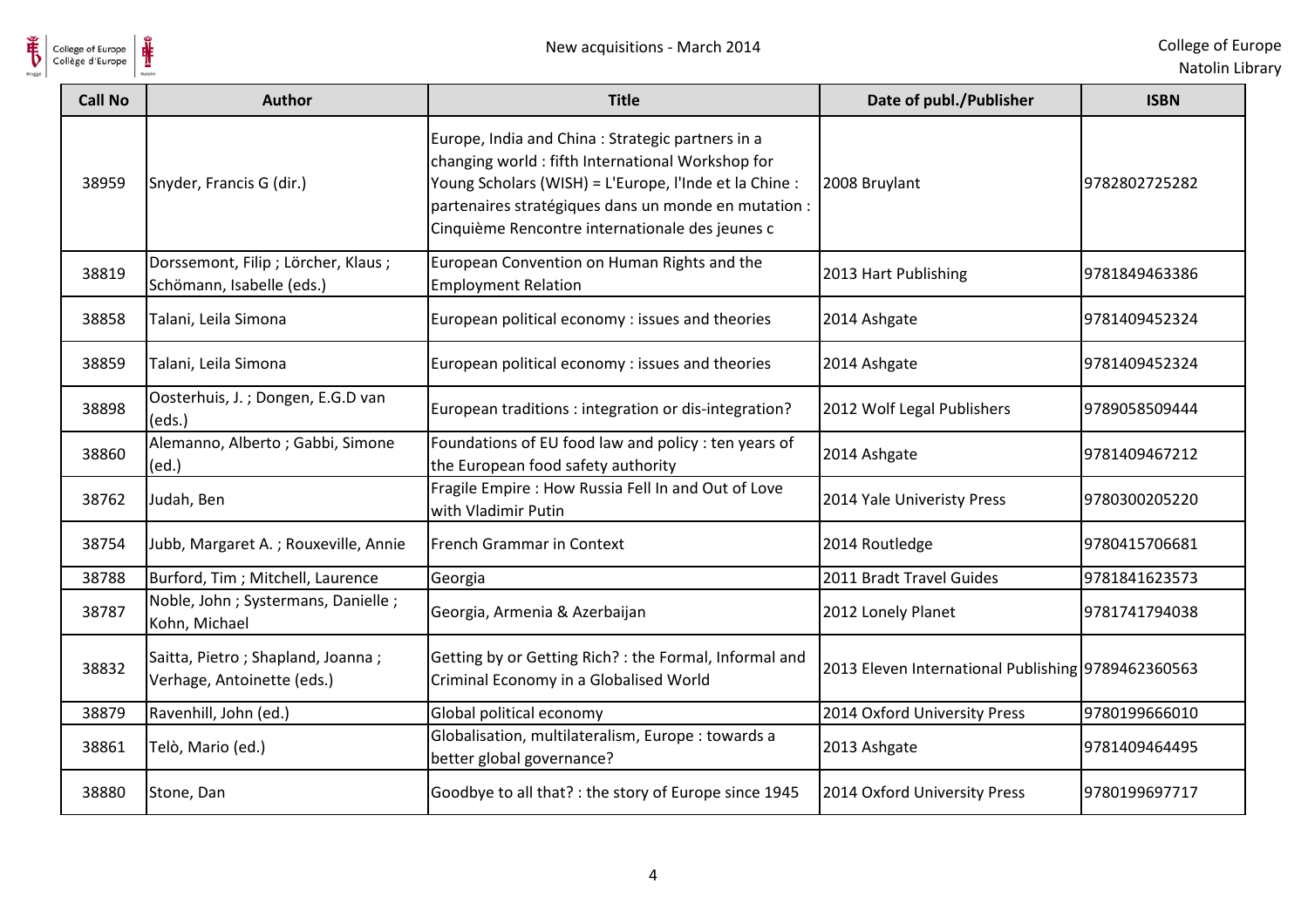

| College of Europe<br>Collège d'Europe | New acquisitions - March 2014                              |                                                                                                        |                                                        | College of Eur<br>Natolin Lib |
|---------------------------------------|------------------------------------------------------------|--------------------------------------------------------------------------------------------------------|--------------------------------------------------------|-------------------------------|
| <b>Call No</b>                        | <b>Author</b>                                              | <b>Title</b>                                                                                           | Date of publ./Publisher                                | <b>ISBN</b>                   |
| 38908                                 | Kutay, Acar                                                | Governance and European civil society:<br>governmentality, discourse and NGOs                          | 2014 Routledge                                         | 9780415707374                 |
| 38824                                 | Bekkers, Victor; et al. (ed.)                              | Governance and the Democratic Deficit : Assessing the<br>Democratic Legitimacy of Governance Practices | 2007 Ashgate                                           | 9780754649830                 |
| 38809                                 | Nicholas, Lynn H.                                          | Grabież Europy : losy dzieł sztuki w Trzeciej Rzeszy i<br>podczas II wojny światowej                   | 2014 Rebis                                             | 9788378184591                 |
| 38801                                 | Grochalski, Stefan Marek (red.)                            | Granice państwa jako granice jurysdykcji w Unii<br>Europejskiej                                        | 2012 Wyższa Szkoła Biznesu                             | 9788362897261                 |
| 38986                                 | Molodikova, Irina; Watt, Alan                              | Growing up in the North Caucasus: society, family,<br>religion and education                           | 2014 Routledge                                         | 9780415685924                 |
| 38900                                 | Gordy, Eric                                                | Guilt, Responsibility, and Denial: The Past at Stake in<br>Post-Milosevic Serbia                       | 2013 University of Pennsylvania<br>Press               | 9780812245356                 |
| 38987                                 | Murithi, Timothy (ed.)                                     | Handbook of Africa's international relations                                                           | 2014 Routledge                                         | 9781857436334                 |
| 38842                                 | Lianos, Ioannis ; Geradin, Damien (eds.)                   | Handbook on European competition law. Vol. 1,<br>Substantive aspects                                   | 2013 Edward Elgar                                      | 9781848445536                 |
| 38843                                 | Lianos, Ioannis; Geradin, Damien (eds.)                    | Handbook on European competition law. Vol. 2,<br>Enforcement and procedure                             | 2013 Edward Elgar                                      | 9781782546092                 |
| 38837                                 | Bjorkman, James Warner; Nemec,<br>Juraj (ed.)              | Health Reforms in Central and Eastern Europe :<br>Options, Obstacles and Limited Outcomes              | 2013 Eleven International Publishing 9789462360631     |                               |
| 38749                                 | Chabod, Federico                                           | Histoire de l'idée d'Europe                                                                            | 2014 Editions de l'Université de<br><b>Bruxelles</b>   | 9782800415543                 |
| 38748                                 | Pauly, Michel                                              | Histoire du Luxembourg                                                                                 | 2013 Editions de l'Université de<br><b>Bruxelles</b>   | 9782800415437                 |
| 38780                                 | Barburska, Olga; Milczarek, Dariusz                        | Historia integracji europejskiej w zarysie                                                             | 2013 Centrum Europejskie<br>Uniwersytetu Warszawskiego | 8389547198                    |
| 38771                                 | Zdanowski, Jerzy                                           | Historia społeczeństw muzułmańskiego Bliskiego<br>Wschodu w XX w.                                      | 2013 Askon                                             | 9788374520591                 |
| 38901                                 | Alting von Geusau, Christiaan W.J.M.                       | Human Dignity and the Law in Post-War Europe: Roots<br>and Reality of an Ambiguous Concept             | 2013 Wolf Legal Publishers                             | 9789058509581                 |
| 38845                                 | Kinley, David; Sadurski, Wojciech;<br>Walton, Kevin (eds.) | Human rights : old problems, new possibilities                                                         | 2013 Edward Elgar                                      | 9781781002742                 |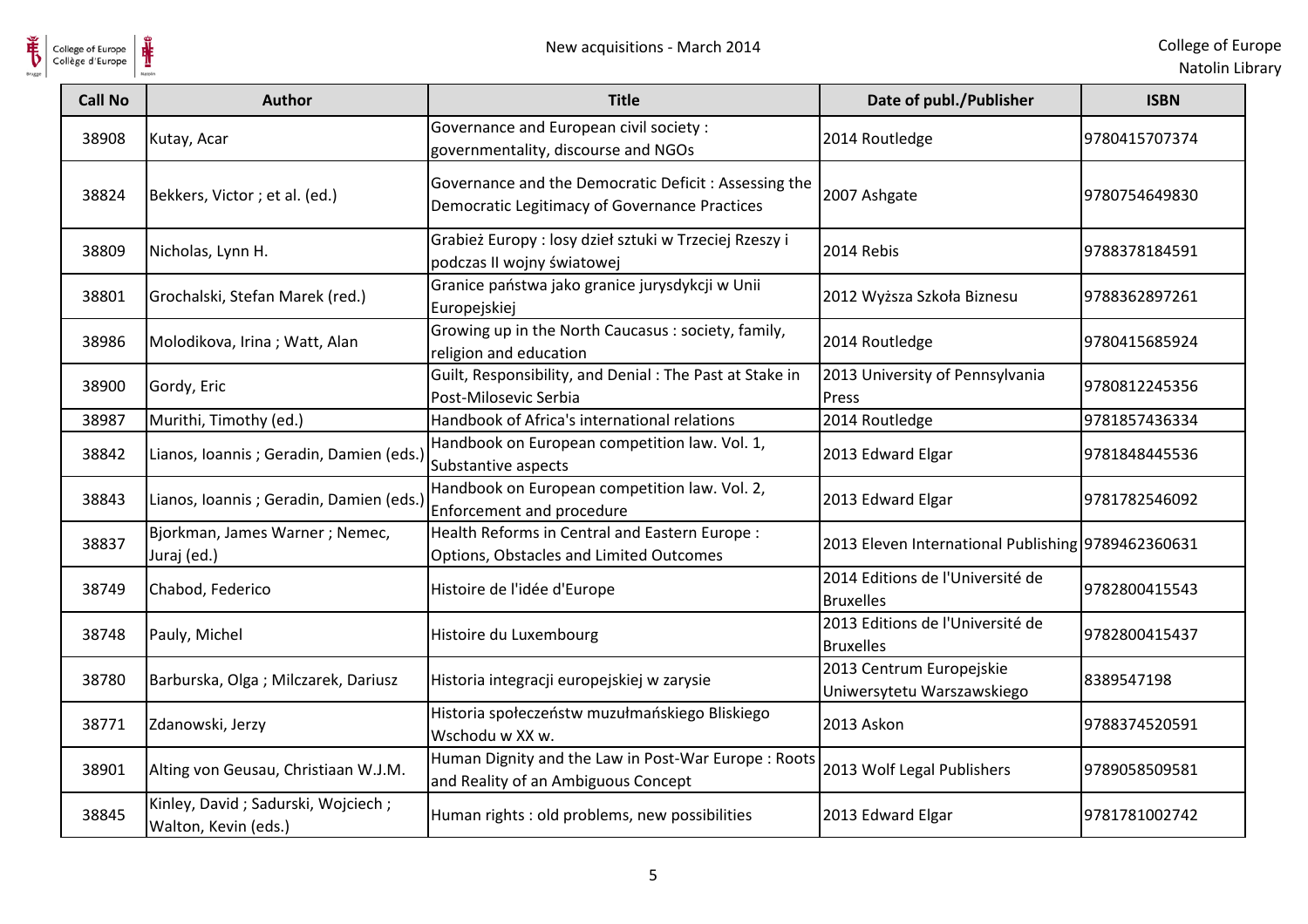

| <b>Call No</b> | <b>Author</b>                                                   | <b>Title</b>                                                                                                                                                                                           | Date of publ./Publisher          | <b>ISBN</b>   |
|----------------|-----------------------------------------------------------------|--------------------------------------------------------------------------------------------------------------------------------------------------------------------------------------------------------|----------------------------------|---------------|
| 38881          | Rubio-Marín, Ruth (ed.)                                         | Human rights and immigration                                                                                                                                                                           | 2014 Oxford University Press     | 9780198701170 |
| 38938          | Drozdowski, Marian Marek; Pilch-<br>Nowakowska, Xymena (oprac.) | Ignacy Jan Paderewski - artysta, społecznik, polityk w<br>opiniach jemu współczesnych : antologia tekstów<br>historycznych i literackich dla uczczenia 150. rocznicy<br>urodzin wielkiego Polaka. T. 1 | 2012 Centrum Europejskie Natolin | 9788362818037 |
| 38939          | Drozdowski, Marian Marek; Pilch-<br>Nowakowska, Xymena (oprac.) | Ignacy Jan Paderewski - artysta, społecznik, polityk w<br>opiniach jemu współczesnych : antologia tekstów<br>historycznych i literackich dla uczczenia 150. rocznicy<br>urodzin wielkiego Polaka. T. 1 | 2012 Centrum Europejskie Natolin | 9788362818037 |
| 38941          | Drozdowski, Marian Marek; Pilch-<br>Nowakowska, Xymena (oprac.) | Ignacy Jan Paderewski - artysta, społecznik, polityk w<br>opiniach jemu współczesnych : antologia tekstów<br>historycznych i literackich dla uczczenia 150. rocznicy<br>urodzin wielkiego Polaka. T. 2 | 2012 Centrum Europejskie Natolin | 9788362818082 |
| 38940          | Drozdowski, Marian Marek; Pilch-<br>Nowakowska, Xymena (oprac.) | Ignacy Jan Paderewski - artysta, społecznik, polityk w<br>opiniach jemu współczesnych : antologia tekstów<br>historycznych i literackich dla uczczenia 150. rocznicy<br>urodzin wielkiego Polaka. T. 2 | 2012 Centrum Europejskie Natolin | 9788362818082 |
| 38822          | Ragazzini, Giuseppe                                             | Il Ragazzini 2014 : Dizionario Inglese-Italiano Italian-<br>English dictionary                                                                                                                         | 2013 Zanichelli                  | 9788808142733 |
| 38862          | Murphy, Cliodhna                                                | Immigration, integration, and the law : the intersection<br>of domestic, EU and international legal regimes                                                                                            | 2013 Ashgate                     | 9781409462514 |
| 38882          | Kelly, Simon; et al.                                            | Impressionist France: visions of nation from Le Gray to 2013 Saint Louis Art Museum and<br>Monet                                                                                                       | The Nelson-Atkins Museum of Art  | 9780300196955 |
| 38825          | O'Hara, Vincent P.                                              | In Passage Perilous: Malta and the Convoy Battles of<br><b>June 1942</b>                                                                                                                               | 2013 Indiana University Press    | 9780253006035 |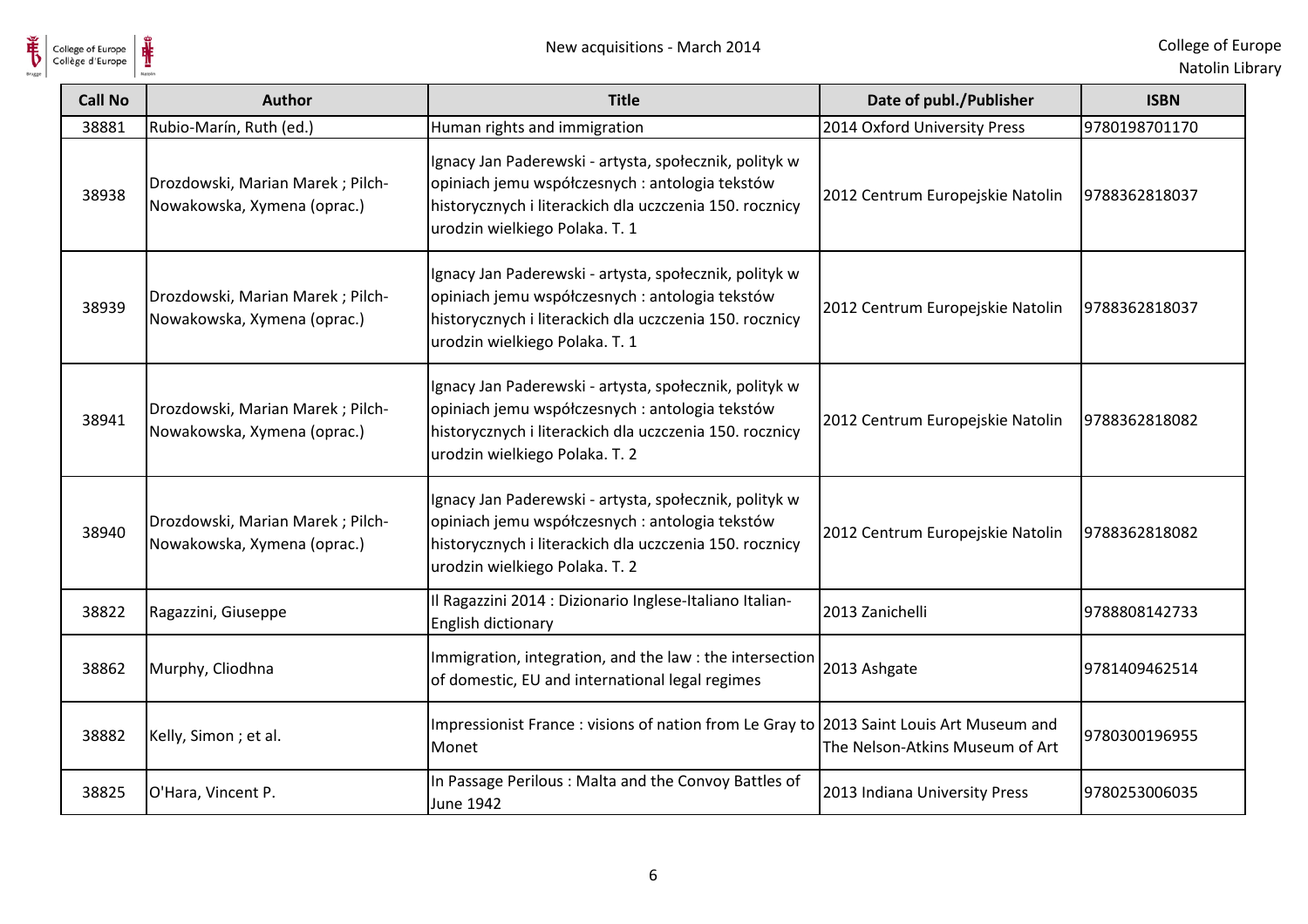

| <b>Call No</b> | <b>Author</b>                                              | <b>Title</b>                                                                                                                                             | Date of publ./Publisher                                              | <b>ISBN</b>   |
|----------------|------------------------------------------------------------|----------------------------------------------------------------------------------------------------------------------------------------------------------|----------------------------------------------------------------------|---------------|
| 38883          | Haynes, Rebecca; Rady, Martyn C.<br>(ed.)                  | In the Shadow of Hitler: Personalities of the Right in<br>Central and Eastern Europe                                                                     | 2014 I.B. Tauris                                                     | 9781780768083 |
| 38844          | Dyer, Hugh C.; Trombetta, Maria Julia<br>(eds.)            | International handbook of energy security                                                                                                                | 2013 Edward Elgar                                                    | 9781781007891 |
| 38884          | Griffiths, Martin; O'Callaghan, Terry;<br>Roach, Steven C. | International relations : the key concepts                                                                                                               | 2014 Routledge                                                       | 9780415844949 |
| 38726          | Browning, Christopher S.                                   | International security : a very short introduction                                                                                                       | 2013 Oxford University Press                                         | 9780199668533 |
| 38827          | Entelis, John P. (ed.)                                     | Islam, Democracy and the State in North Africa                                                                                                           | 1997 Indiana Univesrity Press                                        | 025321131X    |
| 38810          | Ziętek, Agnieszka                                          | Jean Baudrillard wobec współczesności : polityka,<br>media, społeczeństwo                                                                                | 2013 Towarzystwo Autorów i<br>Wydawców Prac Naukowych<br>Universitas | 9788324223558 |
| 38774          | Lewicki, Zbigniew                                          | Konflikt gruzińsko-abchaski w świetle działań<br>pokojowych ONZ (1992-2009)                                                                              | 2012 Akademia Obrony Narodowej                                       | 9788375232066 |
| 38769          | Bosiacki, Adam; Izdebski, Hubert                           | Konstytucjonalizm rosyjski : historia i współczesność                                                                                                    | 2013 Wydawnictwo Arcana                                              | 9788360940150 |
| 38770          | Zechenter, Anna                                            | Kremlowskie trucizny                                                                                                                                     | 2012 Wydawnictwo Arcana                                              | 9788360940785 |
| 38811          | Foster, John Bellamy; McChesney,<br>Robert Waterman        | Kryzys bez końca : Jak kapitał monopolistyczno-<br>finansowy wywołuje stagnację i wstrząsy od Stanów<br>Zjednoczonych po Chiny                           | 2014 Instytut Wydawniczy Książka i<br>Prasa                          | 9788362744220 |
| 38823          | Commission nationale consultative des<br>droits de l'homme | La Déclaration universelle des droits de l'homme 1948-<br>2008 : Réalité d'un idéal commun ? Les droits<br>économiques, sociaux et culturels en question | 2009 La Documentation Française                                      | 9782110074973 |
| 38973          | Martiniello, Marco                                         | La démocratie multiculturelle : Citoyenneté, diversité,<br>justice sociale                                                                               | 2011 Presses de Sciences Po                                          | 9782724612080 |
| 38974          | Vasconcelos, Alvaro                                        | La vague démocratique : L'Europe et la question<br>islamiste                                                                                             | 2014 L'Harmattan                                                     | 9782343021324 |
| 38838          | Piana, Daniela, et al.                                     | Legal education and judicial training in Europe: the<br>Menu for Justice Project Report                                                                  | 2013 Eleven International Publishing 9789462360556                   |               |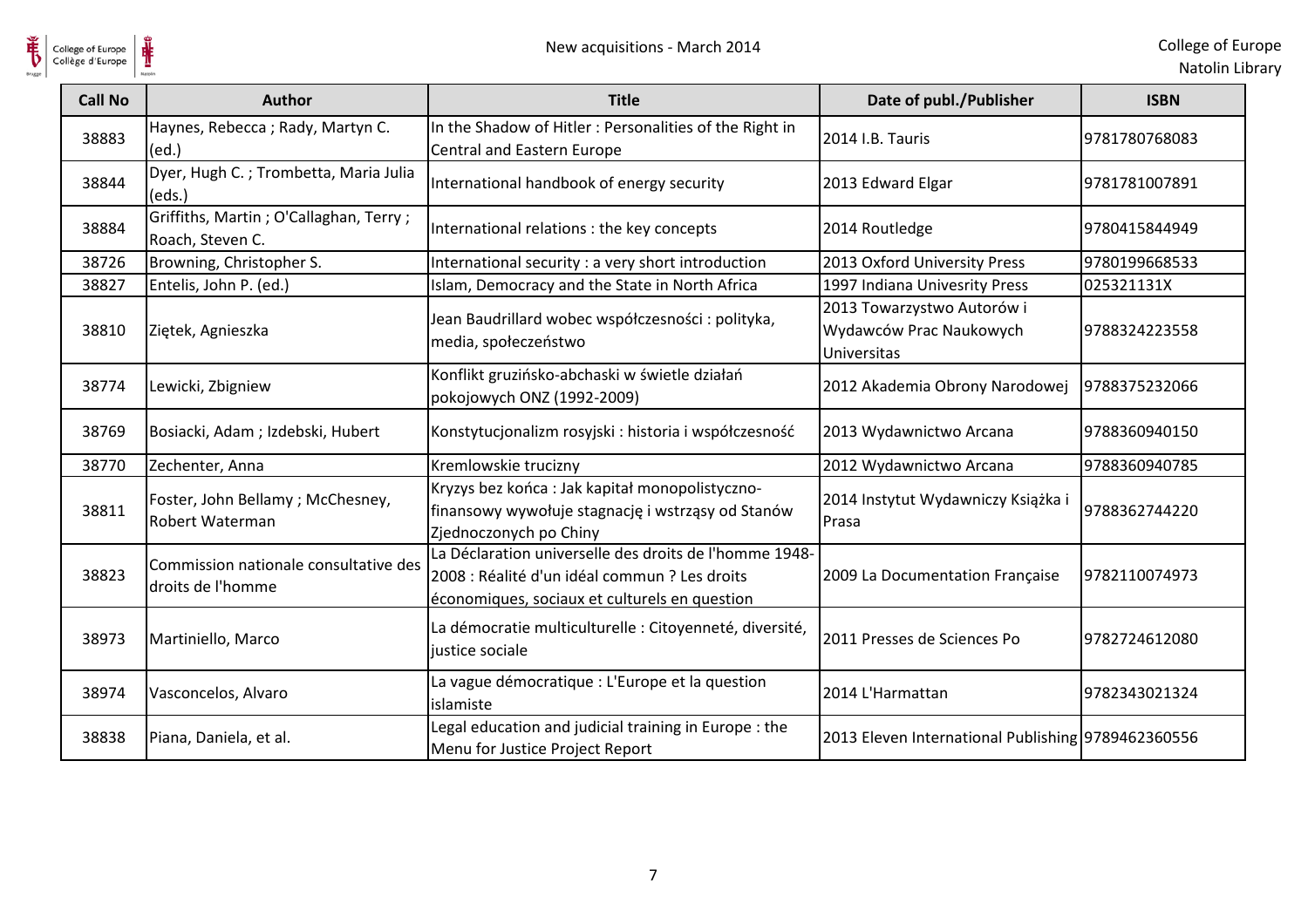

| <b>Call No</b> | Author                                                | <b>Title</b>                                                                                                                                      | Date of publ./Publisher                                           | <b>ISBN</b>   |
|----------------|-------------------------------------------------------|---------------------------------------------------------------------------------------------------------------------------------------------------|-------------------------------------------------------------------|---------------|
| 38856          | Elsuwage, Peter Van ; Petrov, Roman<br>(eds.)         | Legislative Approximation and Application of EU Law in<br>the Eastern Neighbourhood of the European Union :<br>Towards a Common Regulatory Space? | 2014 Routledge                                                    | 9780415640435 |
| 38871          | Elsuwege, Peter Van ; Petrov, Roman<br>(eds.)         | Legislative Approximation and Application of EU Law in<br>the Eastern Neighbourhood of the European Union.<br>Towards a Common Regulatory Space?  | 2014 Routledge                                                    | 9780415640435 |
| 38971          | Beaucillon, Charlotte                                 | Les mesures restrictives de l'Union européenne                                                                                                    | 2014 Bruylant                                                     | 9782802742296 |
| 38664          | Calverley, Renata                                     | Let Me Tell You a Story: One Girl's Escape from the<br><b>Nazis</b>                                                                               | 2014 Bloomsbury Publishing                                        | 9781408834527 |
| 38812          | Goldberg, Jonah                                       | Lewicowy faszyzm : tajemna historia amerykańskiej<br>lewicy od Mussoliniego do polityki zmiany                                                    | 2013 Zysk i S-ka Wydawnictwo                                      | 9788377852767 |
| 38831          | Boer, Monica den ; Block, Ludo (ed.)                  | Liaison Officers: Essential Actors in Transnational<br>Policing                                                                                   | 2013 Eleven International Publishing 9789462360341                |               |
| 38760          | Trindade, Luis (ed.)                                  | Making of Modern Portugal                                                                                                                         | 2013 Cambridge Scholars Publishing 9781443850391                  |               |
| 38912          | Rutten, Ellen ; Fedor, Julie ; Zvereva,<br>Vera (ed.) | Memory, conflict and new media : Web wars in post-<br>socialist states                                                                            | 2013 Routledge                                                    | 9780415639217 |
| 38773          | Falkowski, Krzysztof                                  | Międzynarodowa konkurencyjność gospodarek<br>Białorusi, Rosji i Ukrainy                                                                           | 2013 Oficyna Wydawnicza Szkoła<br>Główna Handlowa w Warszawie     | 9788373788770 |
| 38805          | Wiśniewski, Janusz; Żodź-Kuźnia,<br>Katarzyna         | Mocarstwa współczesnego świata: problem<br>przywództwa światowego                                                                                 | 2008 Wydawnictwo Naukowe<br>Uniwersytetu im. Adama<br>Mickiewicza | 9788323219835 |
| 38885          | Barston, R. P.                                        | Modern diplomacy                                                                                                                                  | 2014 Routledge                                                    | 9781447921417 |
| 38828          | Dwyer, Philip G. (ed.)                                | Modern Prussian History, 1830-1947                                                                                                                | 2001 Pearson Education Limited                                    | 9780582292710 |
| 38863          | Keil, Soeren                                          | Multinational federalism in Bosnia and Herzegovina                                                                                                | 2013 Ashgate                                                      | 9781409457008 |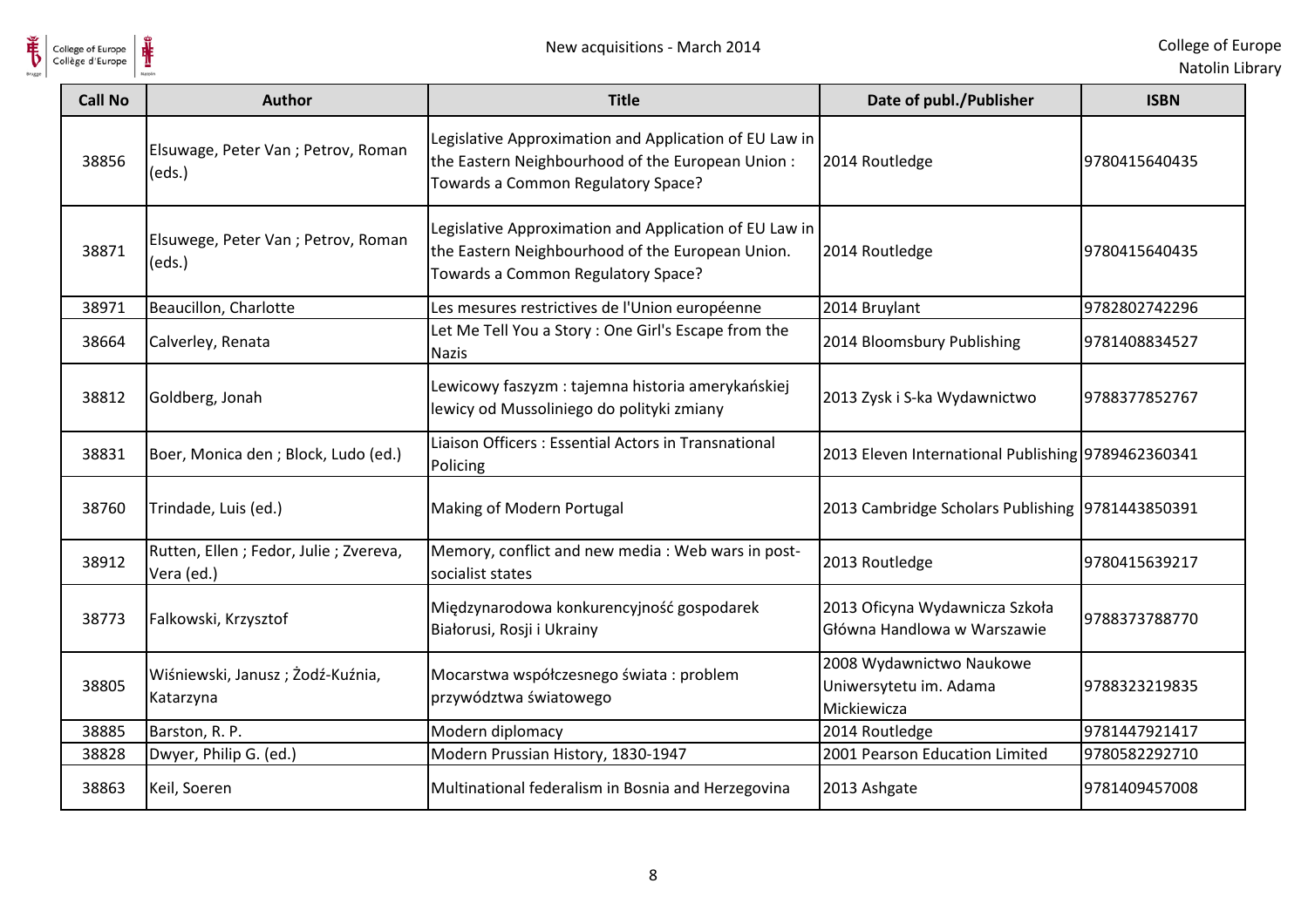

| <b>Call No</b> | <b>Author</b>                                              | <b>Title</b>                                                                                                                                                                              | Date of publ./Publisher                             | <b>ISBN</b>   |
|----------------|------------------------------------------------------------|-------------------------------------------------------------------------------------------------------------------------------------------------------------------------------------------|-----------------------------------------------------|---------------|
| 38886          | Jones, Polly                                               | Myth, memory, trauma: rethinking the Stalinist past in<br>the Soviet Union, 1953-70                                                                                                       | 2013 Yale University Press                          | 9780300185126 |
| 38853          | Ichijo, Atsuko                                             | Nationalism and multiple modernities : Europe and<br>beyond                                                                                                                               | 2013 Palgrave Macmillan                             | 9781137008749 |
| 38820          | Beramendi, Justo G.; Maiz, Ramon;<br>Nunez, Xose M. (eds.) | Nationalism in Europe past and present : actas do<br>Congreso Internacional Os Nacionalismos en Europa<br>Pasado e Presente, Santiage de Compostela, 27-29 de<br>Setembro de 1993. Vol. 1 | 1994 Universidade de Santiago de<br>Compostela      | 8481211958    |
| 38821          | Beramendi, Justo G.; Maiz, Ramon;<br>Nunez, Xose M. (eds.) | Nationalism in Europe past and present : actas do<br>Congreso Internacional Os Nacionalismos en Europa<br>Pasado e Presente, Santiage de Compostela, 27-29 de<br>Setembro de 1993. Vol. 2 | 1994 Universidade de Santiago de<br>Compostela      | 8481211966    |
| 38761          | O'Neill, Maria ; Swinton, Ken ; Winter,<br>Aaron (eds.)    | New Challenges for the EU Internal Security Strategy                                                                                                                                      | 2013 Cambridge Scholars Publishing 9781443844772    |               |
| 38913          | Deth, Jan W. van; Maloney, William A.<br>(ed.)             | New participatory dimensions in civil society :<br>professionalization and individualized collective action                                                                               | 2012 Routledge                                      | 9780415588935 |
| 38903          | Pijl, Kees van der                                         | Nomads, Empires, States: Modes of Foreign Relations<br>and Political Economy. Vol. 1                                                                                                      | 2007 Pluto Press                                    | 9780745326016 |
| 38951          | Gotkowska, Justyna                                         | Norweski sposób na Rosję: polityka obronna Norwegii<br>wnioski dla regionu Morza Bałtyckiego                                                                                              | 2014 Ośrodek Studiów Wschodnich<br>im. Marka Karpia | 9788362936380 |
| 38967          | Stępniewski, Tomasz (red.)                                 | Nowa wielka gra w regionie Azji Centralnej                                                                                                                                                | 2012 Instytut Europy Środkowo-<br>Wschodniej        | 9788360695685 |
| 38803          | Kissinger, Henry                                           | O Chinach                                                                                                                                                                                 | 2014 Czarne                                         | 9788375365528 |
| 38779          | Geremek, Bronisław                                         | O średniowieczu                                                                                                                                                                           | 2012 Instytut Historii PAN                          | 9788363352011 |
| 38972          | Lescot, Christophe                                         | Organisations européennes : Union européenne,<br>Conseil de l'Europe et autres organisations                                                                                              | 2013 Larcier                                        | 9782350209661 |
| 38846          | Rosati, Eleanora                                           | Originality in EU copyright : full harmonisation through<br>case law                                                                                                                      | 2013 Edward Elgar                                   | 9781782548935 |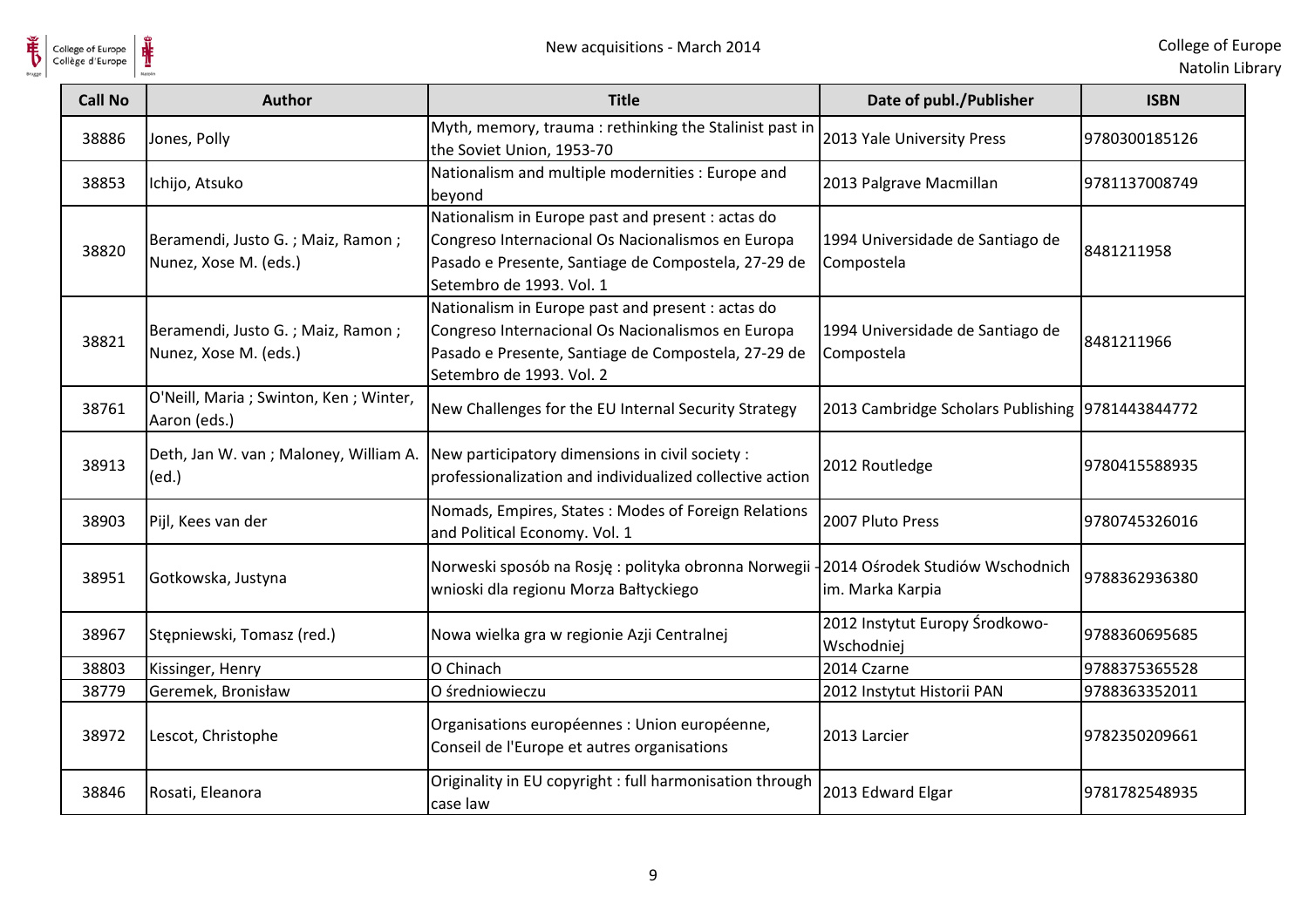

| College of Europe<br>Collège d'Europe | ⋕                                                          | New acquisitions - March 2014                                                                 |                                                             | College of Eur<br>Natolin Lib |
|---------------------------------------|------------------------------------------------------------|-----------------------------------------------------------------------------------------------|-------------------------------------------------------------|-------------------------------|
| <b>Call No</b>                        | <b>Author</b>                                              | <b>Title</b>                                                                                  | Date of publ./Publisher                                     | <b>ISBN</b>                   |
| 38800                                 | Kraus, Katrin; Geisen, Thomas; Piatek,<br>Krzysztof (red.) | Państwo socjalne w Europie: historia - rozwój -<br>perspektywy                                | 2013 Wydawnictwo Naukowe<br>Uniwersytetu Mikołaja Kopernika | 9788323131090                 |
| 38799                                 | Krauz-Mozer, Barbara ; Ścigaj, Paweł<br>$(\text{red.})$    | Podejścia badawcze i metodologie w nauce o polityce                                           | 2013 Księgarnia Akademicka                                  | 9788376383699                 |
| 38806                                 | Jasiński, Leszek Jerzy                                     | Podstawy ekonomii                                                                             | 2013 Oficyna Wydawnicza<br>Politechniki Warszawskiej        | 9788378141310                 |
| 38775                                 | Grużewski, Tadeusz                                         | Polska i Rosja: wybór pism                                                                    | 2013 Ośrodek Myśli Politycznej                              | 9788362628612                 |
| 38776                                 | Butterwick, Richard                                        | Polska rewolucja a Kościół katolicki: 1788-1792                                               | 2012 Wydawnictwo Arcana;<br>Muzeum Historii Polski          | 9788360940228                 |
| 38798                                 | Kowalewska, Dorota; Podórzańska,<br>Renata (red. nauk.)    | Polska w Unii Europejskiej: Wyzwania, możliwości,<br>ograniczenia                             | 2013 Wydawnictwo Europejskie<br>Centrum Edukacyjne          | 9788362363766                 |
| 38766                                 | Jerven, Morten                                             | Poor numbers : how we are misled by African<br>development statistics and what to do about it | 2013 Cornell University Press                               | 9780801478604                 |
| 38768                                 | Ferreira-Pereira, Laura (ed.)                              | Portugal in the European Union : Assessing Twenty-<br>Five Years of Integration Experience    | 2014 Routledge                                              | 9780415580533                 |
| 38887                                 | Getty, J. Arch                                             | Practicing Stalinism : Bolsheviks, boyars, and the<br>persistence of tradition                | 2013 Yale University Press                                  | 9780300169294                 |
| 38888                                 | Lang, Berel                                                | Primo Levi : the matter of a life                                                             | 2013 Yale University Press                                  | 9780300137231                 |
| 38907                                 | Lowrance, William W.                                       | Privacy, Confidentiality, and Health Research                                                 | 2013 Cambridge University Press                             | 9781107696631                 |
| 38797                                 | Szczudlińska-Kanoś, Agnieszka                              | Regionalne elity polityczne w Polsce                                                          | 2013 Wydawnictwo Uniwersytetu<br>Jagiellońskiego            | 9788323336440                 |
| 38752                                 | Telò, Mario                                                | Relations internationales : Une perspective<br>européenne                                     | 2013 Editions de l'Université de<br><b>Bruxelles</b>        | 9782800415482                 |
| 38782                                 | Kruk, Maria et al.                                         | Representational mandate in the Polish Deputies'<br>practice                                  | 2013 Wydawnictwo Sejmowe                                    | 9788376662893                 |
| 38905                                 | Jones, Matthew                                             | Researching organizations : the practice of<br>organizational fieldwork                       | <b>2014 SAGE</b>                                            | 9781446257227                 |
| 38854                                 | Schmidt, Vivien A.; Thatcher, Mark<br>(ed.)                | Resilient Liberalism in Europe's Political Economy                                            | 2013 Cambridge University Press                             | 9781107613973                 |
| 38924                                 | Goldstone, Jack A.                                         | Revolutions : a very short introduction                                                       | 2014 Oxford University Press                                | 9780199858507                 |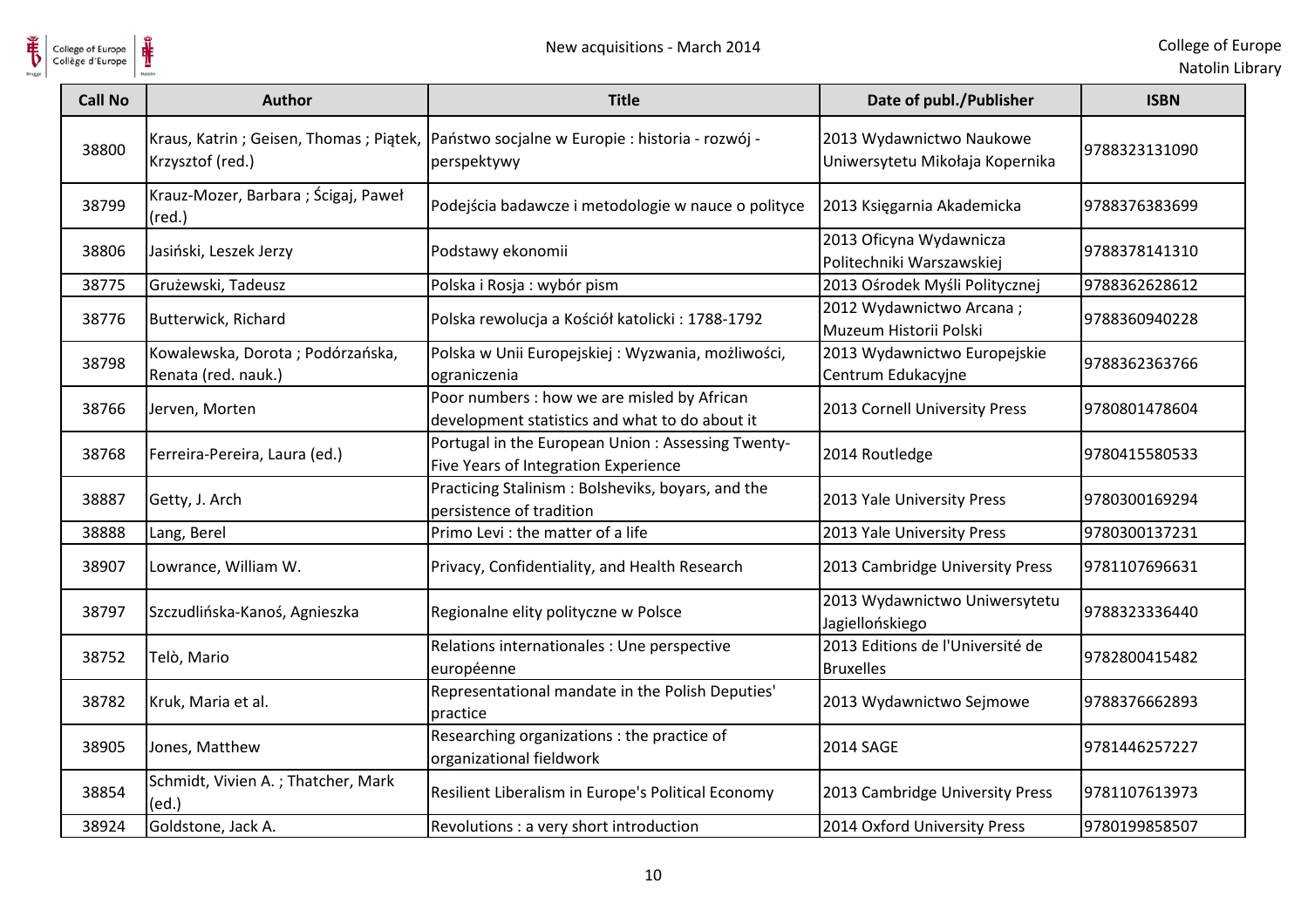

| <b>Call No</b> | <b>Author</b>                                                                              | <b>Title</b>                                                                                                                                                             | Date of publ./Publisher                            | <b>ISBN</b>   |
|----------------|--------------------------------------------------------------------------------------------|--------------------------------------------------------------------------------------------------------------------------------------------------------------------------|----------------------------------------------------|---------------|
| 38925          | Akaha, Tsuneo; Vassilieva, Anna (eds.)                                                     | Russia and East Asia: informal and gradual integration                                                                                                                   | 2014 Routledge                                     | 9780415822831 |
| 38926          | Oxenstierna, Susanne; Tynkkynen, Veli-<br>Pekka (eds.)                                     | Russian energy and security up to 2030                                                                                                                                   | 2014 Routledge                                     | 9780415639644 |
| 38889          | Lubensky, Sophia                                                                           | Russian-English dictionary of idioms                                                                                                                                     | 2013 Yale University Press                         | 9780300162271 |
| 38909          | Huszka, Beata                                                                              | Secessionist movements and ethnic conflict : debate-<br>framing and rhetoric in independence campaigns                                                                   | 2014 Routledge                                     | 9780415519243 |
| 38756          | Jones, Bruce; Mehta, Pratap Bhanu;<br>Sidhu, Waheguru Pal Singh (eds.)                     | Shaping the emerging world order: India and<br>multilateralism                                                                                                           | 2013 Brookings Institution Press                   | 9780815725145 |
| 38839          | Guia, Maria João; Woude, Maartje<br>Amalia Hermina van der ; Leun, Joanne<br>van der (ed.) | Social control and justice : crimmigration in the age of<br>fear                                                                                                         | 2013 Eleven International Publishing 9789490947781 |               |
| 38728          | Chislett, William                                                                          | Spain : what everyone needs to know                                                                                                                                      | 2013 Oxford University Press                       | 9780199936465 |
| 38866          | Hast, Susanna                                                                              | Spheres of influence in international relations : history,<br>theory and politics                                                                                        | 2014 Ashgate                                       | 9781472421548 |
| 38795          | Podemski, Krzysztof (red.)                                                                 | Społeczeństwa Europy Środkowo-Wschodniej: projekt<br>Eurequal                                                                                                            | 2011 Wydawnictwo Naukowe UAM                       | 9788323223016 |
| 38890          | Kelly, Catriona                                                                            | St Petersburg : shadows of the past                                                                                                                                      | 2014 Yale University Press                         | 9780300169188 |
| 38796          | Baran, Mariusz                                                                             | Stosowanie z urzędu prawa Unii Europejskiej przez<br>sądy krajowe                                                                                                        | 2014 Lex a Wolters Kluwer business                 | 9788326445644 |
| 38778          | Kołodziejczyk, Katarzyna                                                                   | Stosunki Unii Europejskiej z grupą państw Afryki,<br>Karaibów i Pacyfiku : rola i znaczenie umów o<br>partnerstwie gospodarczym w zakresie handlu i<br>pomocy rozwojowej | 2013 Wydawnictwo Rambler                           | 9788362751167 |
| 38867          | Kolstø, Pål (ed.)                                                                          | Strategies of symbolic nation-building in South Eastern<br>Europe                                                                                                        | 2014 Ashgate                                       | 9781472419163 |
| 38814          | Czaputowicz, Jacek                                                                         | Suwerenność                                                                                                                                                              | 2013 Polski Instytut Spraw<br>Międzynarodowych     | 9788362453702 |
| 38952          | Bacia, Bartosz; Zawidzka-Łojek, Anna                                                       | Swoboda przepływu kapitału i usługi finansowe w Unii<br>Europejskiej                                                                                                     | 2011 Instytut Wydawniczy<br>EuroPrawo              | 9788376270555 |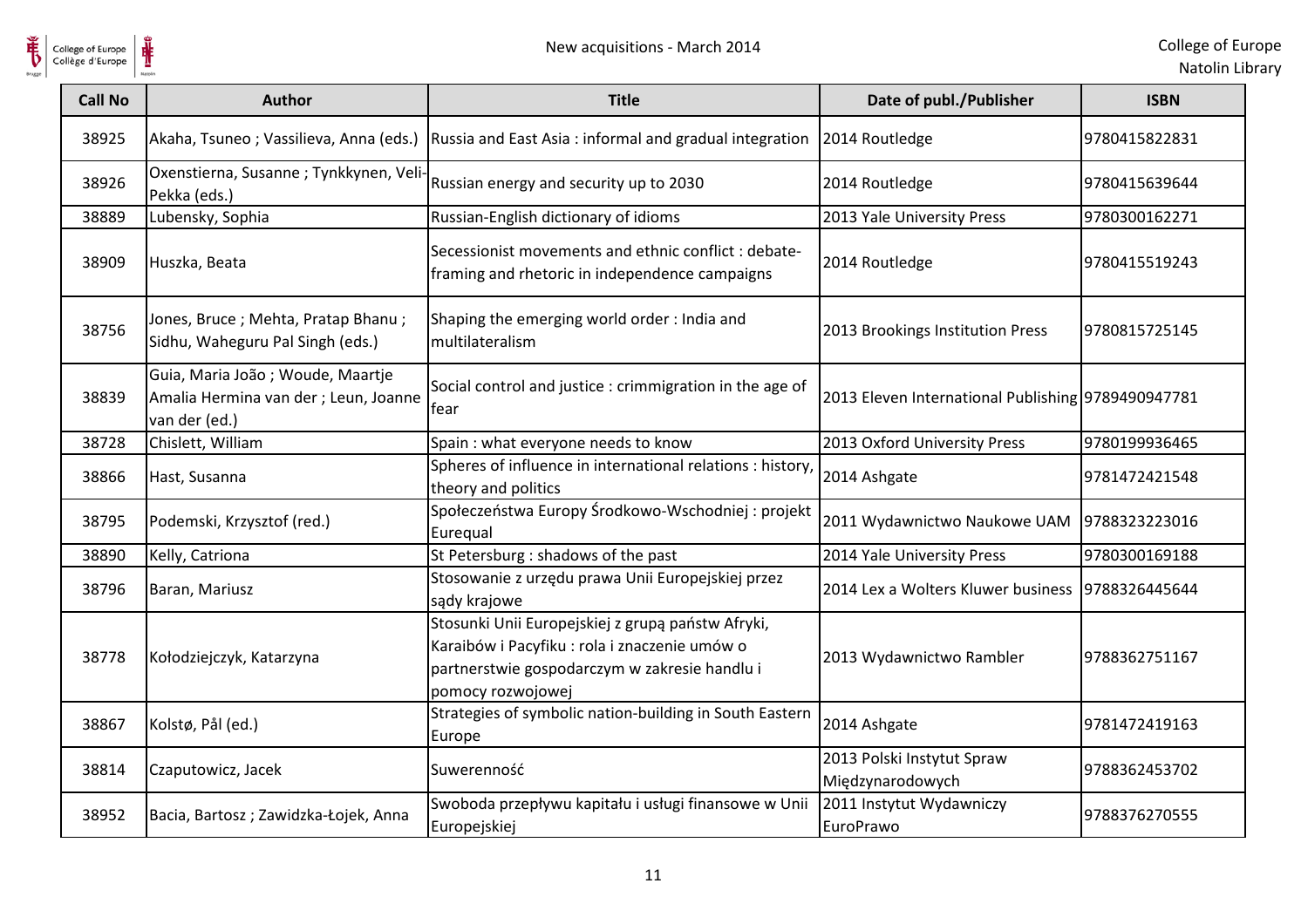

| <b>Call No</b> | <b>Author</b>                                  | <b>Title</b>                                                                                                     | Date of publ./Publisher                                                    | <b>ISBN</b>   |
|----------------|------------------------------------------------|------------------------------------------------------------------------------------------------------------------|----------------------------------------------------------------------------|---------------|
| 38988          | Lesch, David W.                                | Syria: The Fall of the House of Assad                                                                            | 2013 Yale University Press                                                 | 9780300197228 |
| 38937          | Cywiński, Bohdan                               | Szańce kultur : szkice z dziejów narodów Europy<br>Wschodniej                                                    | 2013 Wydawnictwo Trio; Centrum<br>Europejskie Natolin                      | 9788374363198 |
| 38757          | Bobkowski, Andrzej                             | Szkice piórkiem                                                                                                  | 2007 Towarzystwo Opieki nad<br>Archiwum Instytutu Literackiego w<br>Paryżu | 9788385458197 |
| 38815          | Popkiewicz, Marcin                             | Świat na rozdrożu                                                                                                | 2013 Sonia Draga                                                           | 9788375085204 |
| 38816          | Schmitt, Carl                                  | Teologia polityczna 2 : legenda o wykluczeniu wszelkiej<br>politycznej teologii                                  | 2014 Wydawnictwo Aletheia                                                  | 9788362858514 |
| 38729          | Smith, Rhona                                   | Textbook on international human rights                                                                           | 2014 Oxford University Press                                               | 9780199672813 |
| 38763          | Fazi, Thomas                                   | The Battle for Europe: How an Elite Hijacked a<br>Continent and How We Can Take it Back                          | 2014 Pluto Press                                                           | 9780745334509 |
| 38981          | Noueihed, Lin; Warren, Alex                    | The Battle for the Arab Spring : Revolution, Counter-<br>revolution and the Making of a New Era                  | 2013 Yale University Press                                                 | 9780300194159 |
| 38864          | Chun, Kwang Ho                                 | The BRICs superpower challenge : foreign and security<br>policy analysis                                         | 2013 Ashgate                                                               | 9781409468691 |
| 38850          | Long, Stephen                                  | The CIA and the Soviet Bloc : Political Warfare, the<br>Origins of the CIA and Countering Communism in<br>Europe | 2014 I.B.Tauris & Co Ltd                                                   | 9781780763934 |
| 38989          | Dueck, Jennifer Marie                          | The claims of culture at empire's end : Syria and<br>Lebanon under French rule                                   | 2010 Oxford University Press                                               | 9780197264478 |
| 38855          | Kenez, Peter                                   | The Coming of the Holocaust: From Anti-Semitism to<br>Genocide                                                   | 2013 Cambridge University Press                                            | 9781107636842 |
| 38739          | Eckes, Alfred E.                               | The contemporary global economy : a history since<br>1980                                                        | 2011 Wiley-Blackwell                                                       | 9781405183437 |
| 38730          | Vrdoljak, Ana Filipa (ed.)                     | The cultural dimension of human rights                                                                           | 2013 Oxford University Press                                               | 9780199642120 |
| 38765          | Pijl, Kees van der                             | The Discipline of Western Supremacy: Modes of<br>Foreign Relations and Political Economy. Vol. 3                 | 2014 Pluto Press                                                           | 9780745323183 |
| 38791          | West III, G. Page; Whaples, Robert M.<br>(ed.) | The economic crisis in retrospect : explanations by<br>great economists                                          | 2013 Edward Elgar Pubblishing                                              | 9781782545323 |
| 38417          | Murithi, Tim                                   | The Ethics of Peacebuilding                                                                                      | 2009 Edinburgh University Press                                            | 9780748624485 |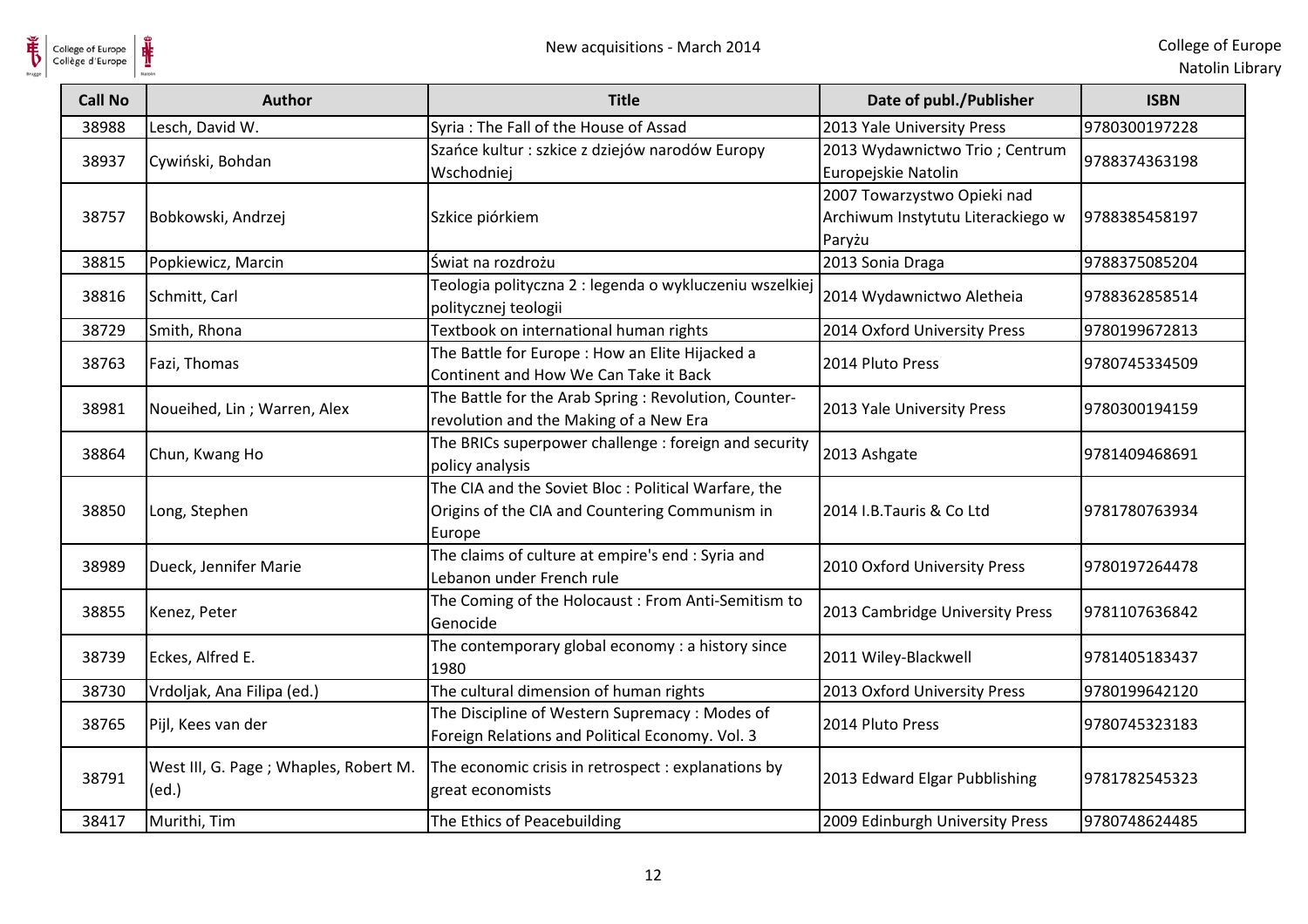

| College of Europe<br>Collège d'Europe | New acquisitions - March 2014                           |                                                                                                         |                                                    | College of Eur<br>Natolin Lib |
|---------------------------------------|---------------------------------------------------------|---------------------------------------------------------------------------------------------------------|----------------------------------------------------|-------------------------------|
| <b>Call No</b>                        | <b>Author</b>                                           | <b>Title</b>                                                                                            | Date of publ./Publisher                            | <b>ISBN</b>                   |
| 38870                                 | Drieskens, Edith ; Van Schaik, Louise<br>(ed.)          | The EU and effective multilateralism : internal and<br>external reform practices                        | 2014 Routledge                                     | 9780415713115                 |
| 38723                                 | Guild, Elspeth ; Peers, Steve ; Tomkin,<br>Jonathan     | The EU citizenship directive : a commentary                                                             | 2014 Oxford University Press                       | 9780198705239                 |
| 38792                                 | Men, Jing ; Shen, Wei (ed.)                             | The EU the US and China: towards a new international<br>order?                                          | 2014 Edward Elgar                                  | 9781781003466                 |
| 38847                                 | Flogaitis, Spyridon; Zwart, Tom;<br>Fraser, Julia (ed.) | The European Court of Human Rights and its<br>Discontents : Turning Criticism into Strength             | 2013 Edward Elgar                                  | 9781782546115                 |
| 38740                                 | Goody, Jack                                             | The European family : an historico-anthropological<br>essay                                             | 2000 Blackwell Publishers                          | 0631201564                    |
| 38750                                 | <b>Dods</b>                                             | The European Union and Public Affairs Directory 2014                                                    | 2013 Dods Parliamentary<br>Companions              | 9781908232199                 |
| 38724                                 | Bergkamp, Lucas (ed.)                                   | The European Union REACH regulation for chemicals :<br>law and practice                                 | 2013 Oxford University Press                       | 9780199659791                 |
| 38840                                 | De Boer, Reinout ; Nouwen, Martijn<br>(eds.)            | The European Union's struggle with mismatches and<br>aggressive tax planning                            | 2013 Eleven International Publishing 9789462361010 |                               |
| 38731                                 | Ohly, Ansgar ; Pila, Justine (eds.)                     | The europeanization of intellectual property law :<br>towards a European legal methodology              | 2013 Oxford University Press                       | 9780199665105                 |
| 38764                                 | Pijl, Kees van der                                      | The foreign encounter in myth and religion: modes of<br>foreign relations and political economy. Vol. 2 | 2010 Pluto Press                                   | 9780745323169                 |
| 38865                                 | Hajnal, Peter I.                                        | The G20: evolution, interrelationships, documentation 2014 Ashgate                                      |                                                    | 9781409439301                 |
| 38899                                 | Møller, Jørgen Ørstrøm                                  | The Global Economy in Transition: Debt and Resource<br><b>Scarcities</b>                                | 2013 World Scientific Publishing                   | 9789814494861                 |
| 38892                                 | DeNardis, Laura                                         | The global war for Internet governance                                                                  | 2014 Yale University Press                         | 9780300181357                 |
| 38732                                 | Baylis, John; Smith, Steve; Owens,<br>Patricia (ed.)    | The globalization of world politics : an introduction to<br>international relations                     | 2014 Oxford University Press                       | 9780199656172                 |
| 38928                                 | Morris, Jeremy; Polese, Abel (eds.)                     | The informal post-socialist economy : embedded<br>practices and livelihoods                             | 2014 Routledge                                     | 9780415854917                 |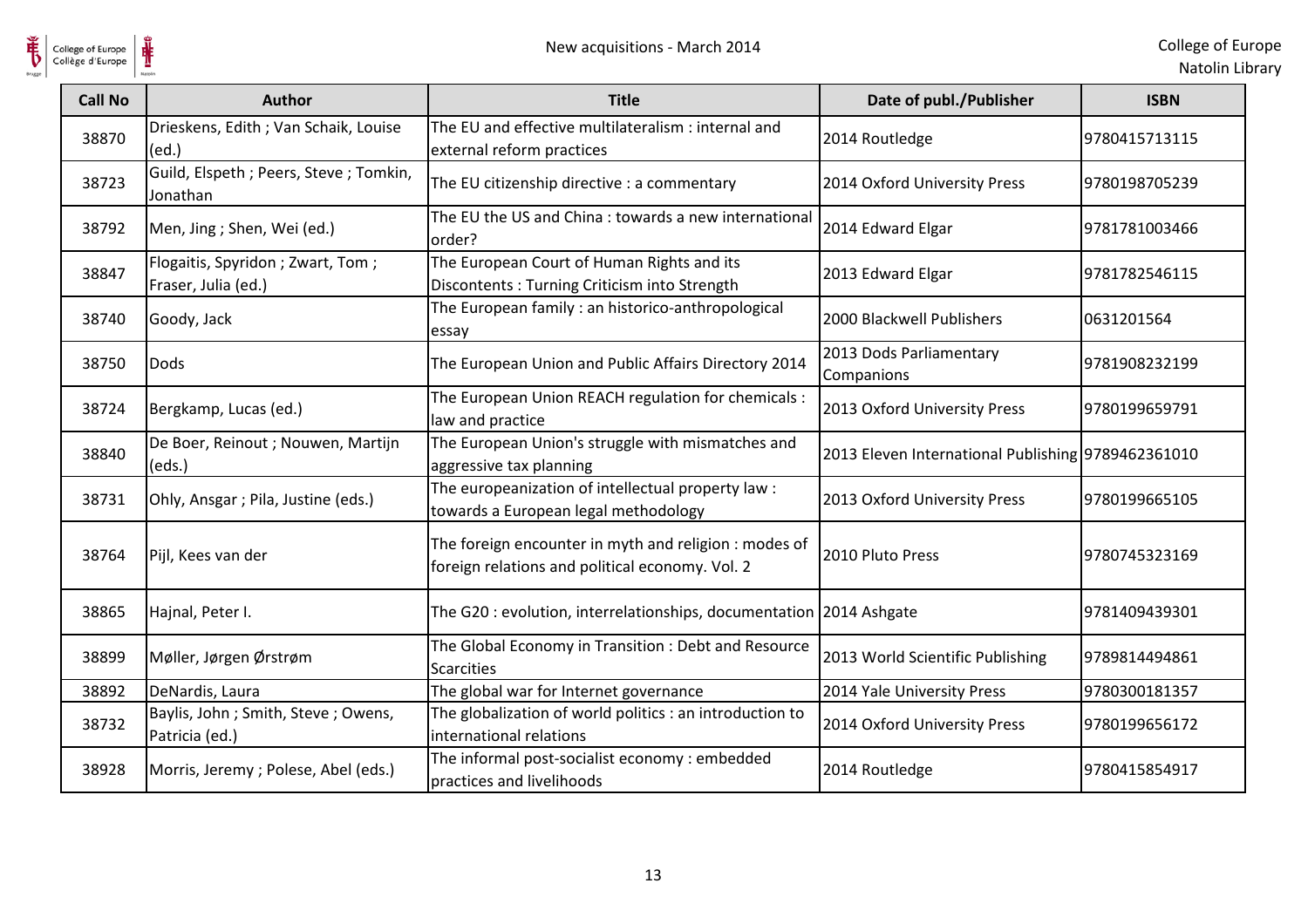

| <b>Call No</b> | <b>Author</b>                      | <b>Title</b>                                                                                                                  | Date of publ./Publisher                            | <b>ISBN</b>   |
|----------------|------------------------------------|-------------------------------------------------------------------------------------------------------------------------------|----------------------------------------------------|---------------|
| 38902          | Syrier, Christian                  | The Investigative function of the European Parliament:<br>Holding the EU executive to account by conducting<br>investigations | 2013 Wolf Legal Publishers                         | 9789058509598 |
| 38893          | Bidlack, Richard; Lomagin, Nikita  | The Leningrad Blockade, 1941-1944 : A New<br>Documentary History from the Soviet Archives                                     | 2012 Yale University Press                         | 9780300198164 |
| 38929          | Davoliūtė, Violeta                 | The making and breaking of Soviet Lithuania: memory<br>and modernity in the wake of war                                       | 2013 Routledge                                     | 9780415714495 |
| 38982          | Jones, Stephen F. (ed.)            | The making of modern Georgia, 1918-2012 : the first<br>Georgian republic and its successors                                   | 2014 Routledge                                     | 9780415592383 |
| 38841          | Schout, Adriaan; Rood, Jan (eds.)  | The Netherlands as an EU Member : Awkward or Loyal<br>Partner?                                                                | 2013 Eleven International Publishing 9789490947996 |               |
| 38741          | Pallares-Burke, Maria Lúcia G.     | The new history : confessions and conversations                                                                               | 2002 Polity Press in association with<br>Blackwell | 0745630219    |
| 38894          | Marsh, Peter                       | The New Industrial Revolution : Consumers,<br>Globalization and the End of Mass Production                                    | 2013 Yale University Press                         | 9780300197235 |
| 38983          | Gerges, Fawaz A. (ed.)             | The new Middle East: protest and revolution in the<br>Arab World                                                              | 2014 Cambridge University Press                    | 9781107616882 |
| 38733          | Bentley, Jerry H. (ed.)            | The Oxford Handbook of World History                                                                                          | 2013 Oxford University Press                       | 9780199686063 |
| 38727          | Bunton, Martin P.                  | The Palestinian-Israeli conflict : a very short<br>introduction                                                               | 2013 Oxford University Press                       | 9780199603930 |
| 38793          | Feldman, David Lewis; Blokov, Ivan | The politics of environmental policy in Russia                                                                                | 2012 Edward Elgar                                  | 9780857938503 |
| 38848          | Hønneland, Geir (ed.)              | The politics of the Arctic                                                                                                    | 2014 Edward Elgar                                  | 9781781009000 |
| 38895          | Black, Jeremy                      | The Power of Knowledge: How Information and<br>Technology Made the Modern World                                               | 2014 Yale University Press                         | 9780300167955 |
| 38734          | Klamert, Marcus                    | The principle of loyalty in EU law                                                                                            | 2014 Oxford University Press                       | 9780199683123 |
| 38829          | Dwyer, Philip G. (ed.)             | The Rise of Prussia, 1700-1830                                                                                                | 2000 Pearson Education Limited                     | 9780582292680 |
| 38849          | Muasher, Marwan                    | The second Arab awakening : and the battle for<br>pluralism                                                                   | 2014 Yale University Press                         | 9780300186390 |
| 38789          | Becroft, Ross                      | The standard of review in WTO dispute settlement :<br>critique and development                                                | 2012 Edward Elgar                                  | 9781781002230 |
| 38896          | Van Schaik, Sam                    | Tibet: A History                                                                                                              | 2013 Yale University Press                         | 9780300194104 |